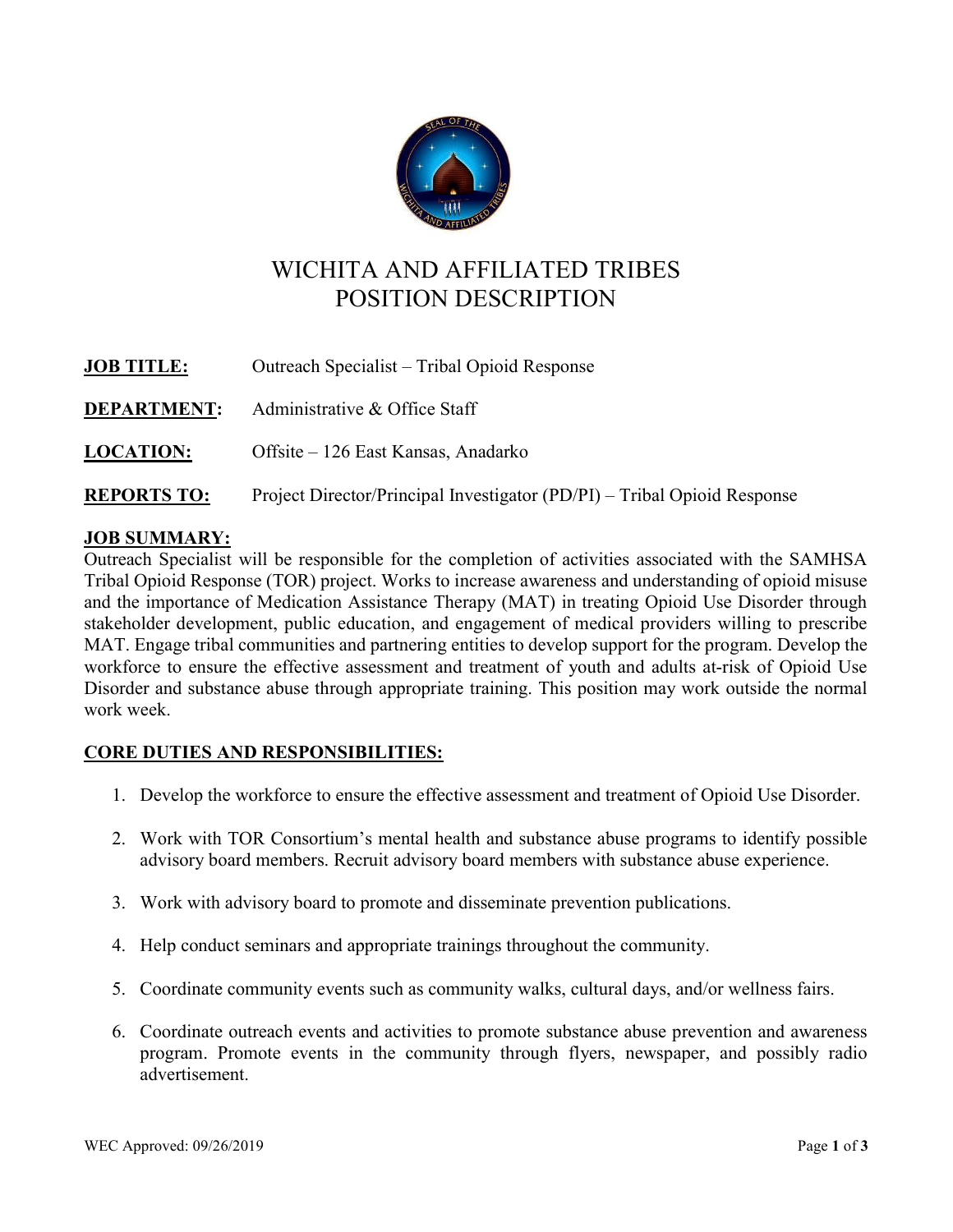- 7. Promote opioid misuse trainings at Gatekeeper Trainings and throughout the community.
- 8. Travel frequently for meetings, trainings, appointments, referrals, and client services.
- 9. Responsible for the development and implementation of the Outreach Activity data tracking forms.
- 10. Must attend and complete all required trainings as required by program and grant.
- 11. Performs other duties related to position as necessary or assigned.

## EDUCATION AND EXPERIENCE:

- 1. Prefer a Bachelor's Degree in Public Health, Behavioral Health, Social Sciences, Human Services, or related field from an accredited College or University.
- 2. Must have at least three (3) years of experience providing training and/or community outreach activities.
- 3. Have the ability to interpret and follow program guidelines relating to the Tribal Opioid Response and related programs.
- 4. Knowledge of substance abuse, behavioral health, mental health, and related service systems.
- 5. Demonstrated ability to foster collaborative relationships. Ability to establish and maintain a positive working relationship with others.
- 6. Must have communication skills, both oral and written, to interact with staff, officials, funding agencies, and other individuals regarding program.
- 7. Be computer literate and able to operate software for letter processing and spreadsheets.
- 8. Must have the ability to organize and maintain clear and concise records.
- 9. Proven ability to work well with Indian families and children, and must have positive human interaction skills.

### WORK ENVIRONMENT:

The work environment characteristics described here are representative of those an employee encounters while performing the essential functions of this job. Work primarily in a climate controlled environment with minimal safety/health hazard potential. Sedentary, sitting, walking, occasional lifting from floor, and bending. Frequent near vision use for reading and computer use. Frequent stressful conditions. The noise level in the work environment is usually moderate.

### PHYSICAL DEMANDS:

The physical demands described here are representative of those that must be met by an employee to successfully perform the essential functions of this job. Must be physically able to operate a variety of